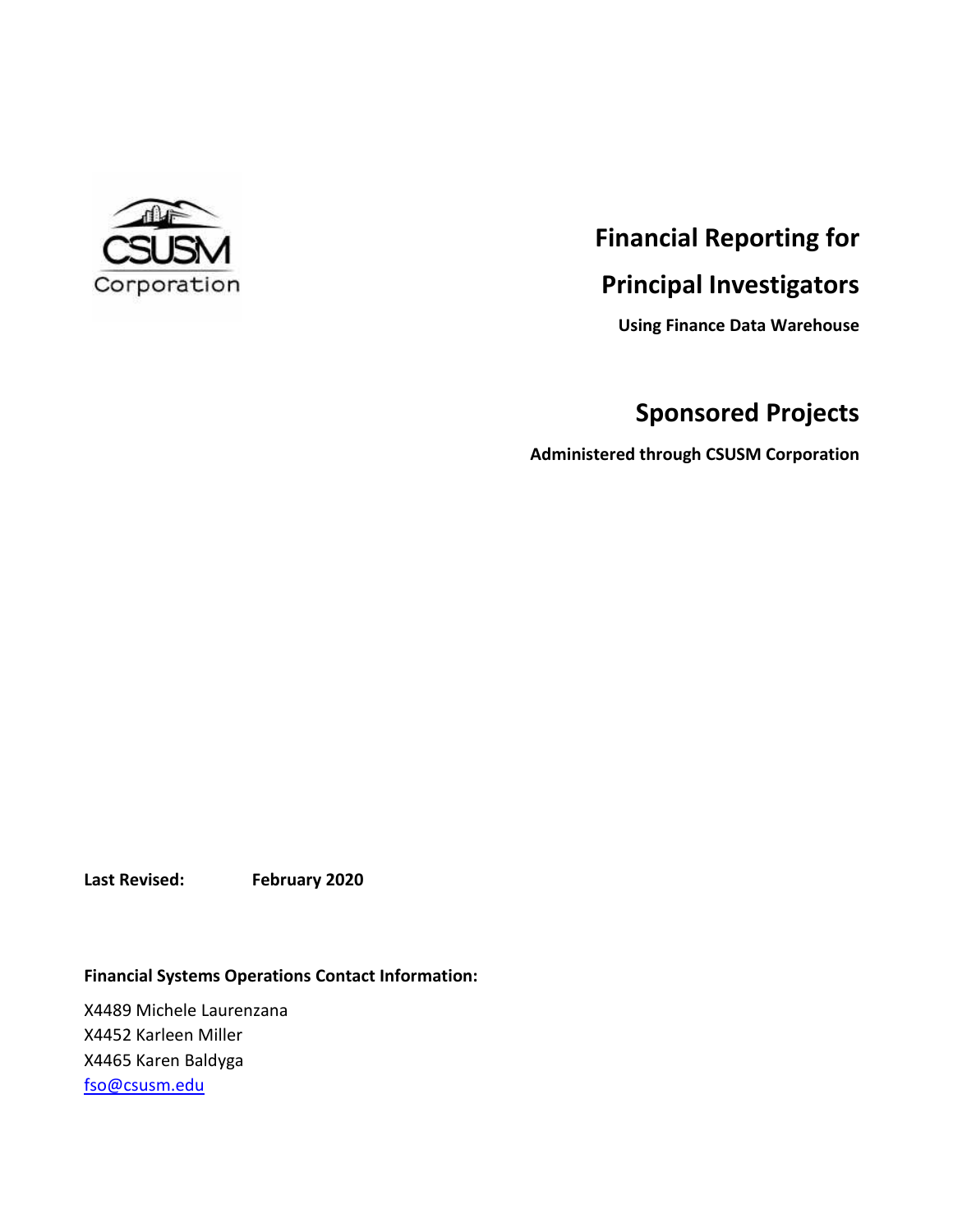# **Table of Contents**

#### Page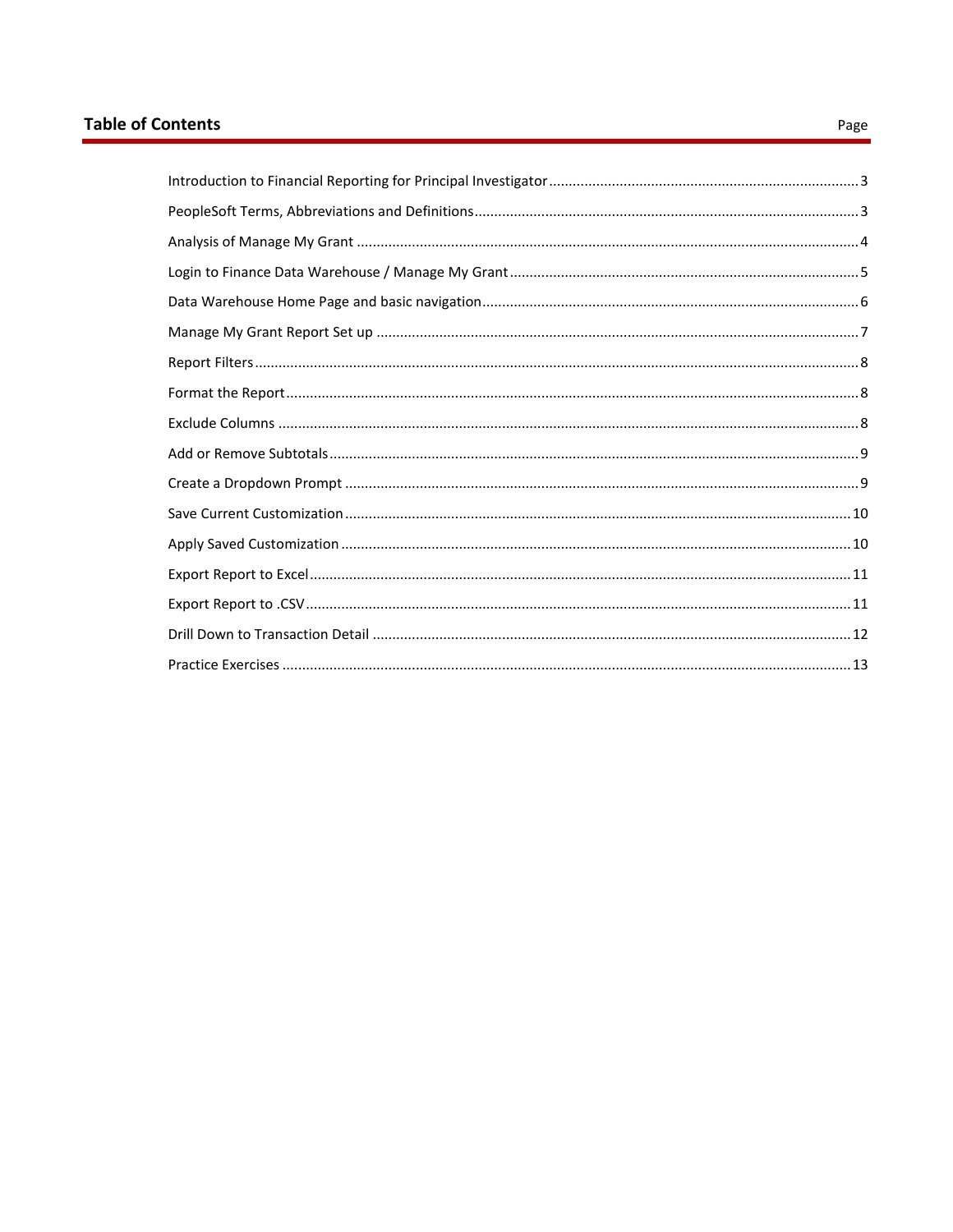# <span id="page-2-0"></span>Introduction to Financial Reporting for Principal Investigator

It is the responsibility of the Principal Investigator (PI) to manage their projects and take financial responsibility for them. Training on the Finance Data Warehouse (FDW) is critical for PIs to analyze, manage and use their project funds correctly and completely in the time allotted. This training will explain how to set up, run and interpret the Manage My Grant report in the FDW.

# **Outline**

- $-$  Discuss financial terminology
- Provide instruction on using the data warehouse to run the Manage My Grant report
- Run reports and discuss how to interpret data
- Download detail to excel or .csv file
- Discuss drill down to transaction detail
- Discuss support resources available

# <span id="page-2-1"></span>PeopleSoft Terms, Abbreviations and Definitions

**PS- PeopleSoft-** Brand name of the financial application used by the CSU system wide (except San Diego). Oracle purchased PeopleSoft so you will see the Oracle logo on the web pages in the system.

**CMS- Common Management System-** Term coined when the CSU decided to move to one software for reporting system wide. The CSU uses three PeopleSoft software modules, Finance, HR and Student.

**CFS- Common Financial System-** Term refers to the consolidation of the Oracle/PeopleSoft Finance module for all of the CSU campuses. Activity in CFS is "real-time". Also referred to as "Production" or "CFS Prod." CFS daily activity is "fed" nightly to the Finance Data Warehouse.

**FDW- Finance Data Warehouse-** is a reporting data warehouse for the CSU's finance information and updates nightly with transactions from CFS Production; it is not real-time reporting.

**Business Unit-** Identifies different financial entities on campus. Some chartfields are shared across BUs; some are unique to the BU.

# **SMURS – CSUSM Corporation reporting by project**

SMCMP – Cal State San Marcos reporting by fund

SMASI – Associated Students, Inc. reporting by fund (program)

SMFND – Foundation reporting by project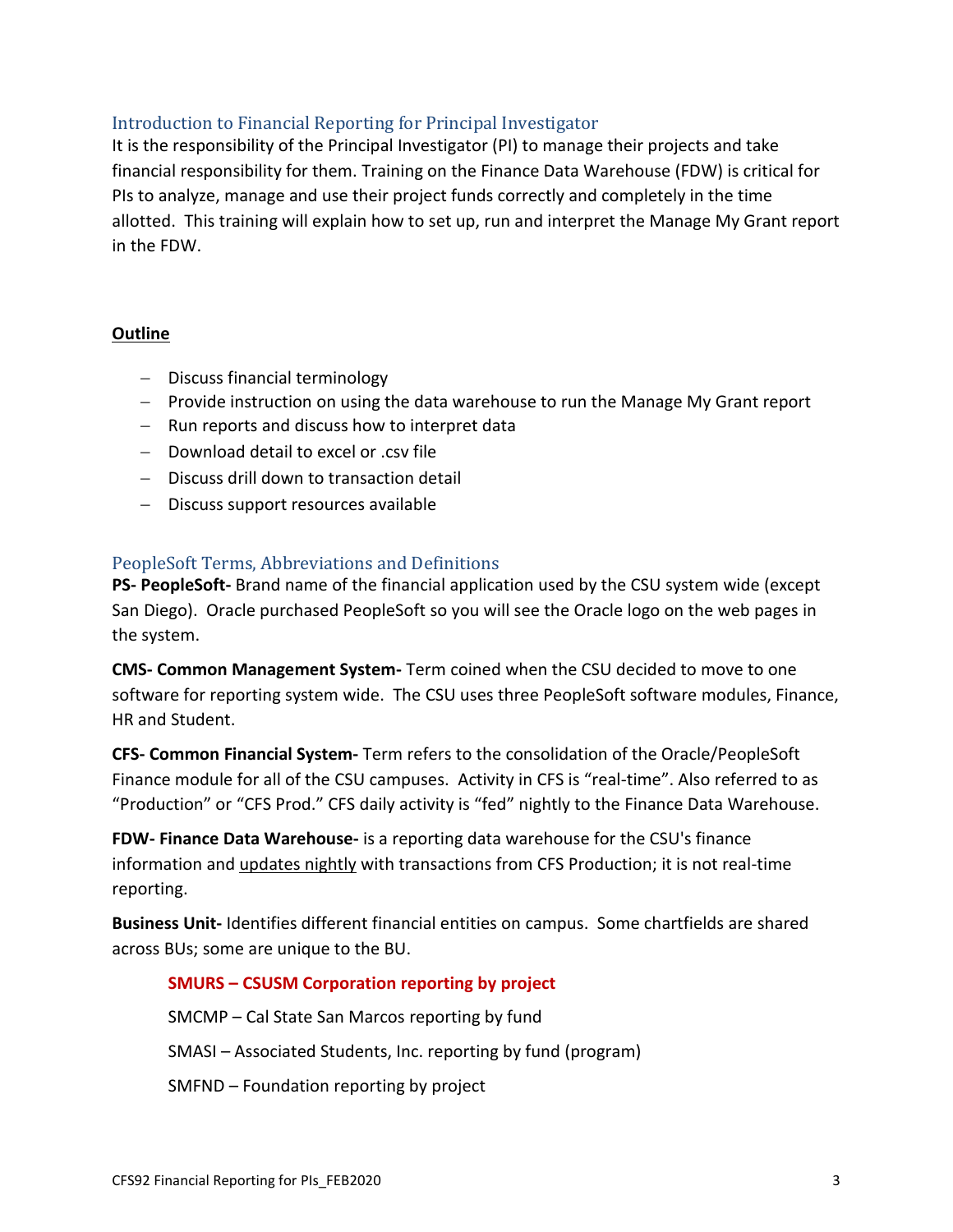**Budget-** Budget represents the total amount of money provided by the Sponsor.

**Expenses or Expenditures-** Recorded in expense accounts that begin with digit "6." These are the final costs posted against the budget for the grant, project, contract, or agreement.

**IDC or Indirect Costs-** Costs charged to the grant that cover the sponsored projects administrative overhead for administering the grant on campus.

**Month-to-Date Actuals-** Current month actual expenditure activity. If the current period is selected in the report filters, activity will be through close of business on the day before the report is run.

**Month-to-Date Encumbrance-** Net Purchase Order (PO) activity for the month.

**Encumbrances-** Total balance of current, open POs

**Balance Available-** The remaining budget balance available to the PI to spend.

#### <span id="page-3-0"></span>Analysis of Manage My Grant

The PI manages the grant direct costs. It is a total comprised of the following calculation:

## **Current Budget – Inception to Date Actuals – Encumbrances = Balance Available**

| Pi Name                              | Project End Dt Acct Level 2 Filescr                              | <b>Acct Fdescr</b>                      |             | Current Budget Inception to Date Actuals Encumbrances Balance Available |      |               |
|--------------------------------------|------------------------------------------------------------------|-----------------------------------------|-------------|-------------------------------------------------------------------------|------|---------------|
| Pulvers. Kimberley                   | <b>TOTAL DIRECT COSTS - Tetal Direct Costs</b><br>03/31/2020     | 661824 - Salaries Auxiliary Staff       | 0.00        | 0.00                                                                    | 0.00 | 0.00          |
|                                      |                                                                  | 661826 - Salaries Aux Temp w/o leave    | 44,364.00   | 55.016.49                                                               | 0.00 | (10.652.49)   |
|                                      | Grant Expenses<br>The PI controls                                | 661827 - Saiaries Aux Students          | 32,520.00   | 17,000.60                                                               | 0.00 | 15:519.40     |
| section                              | budget and                                                       | 603806 - Benefits Alloc Auxiliary Staff | 7.00        | 0.00 <sub>1</sub>                                                       | 0.00 | 0.00          |
|                                      | expenses in this                                                 | 603808 - Benefits Alloc Temp w/o Leave  | 10,740.00   | 6,601.99                                                                | 0.00 | 4,138.01      |
|                                      |                                                                  | 603809 - BenefitsAlloc Students         | 8,040.00    | 689.03                                                                  | 0.00 | 7,359.97      |
|                                      |                                                                  | 603610 - Benefits Adj to Actuals        |             | (950.78)                                                                | 0.00 | 950.78        |
|                                      |                                                                  | 604001 - Telephone Usage                | 717.00      | 939.34                                                                  | 0.00 | (222, 34)     |
| IDC are part of<br>the total project |                                                                  | 608001 - Travel-In State                | 779.00      | 0.00                                                                    | 0.00 | 779.00        |
| budget they                          |                                                                  | 660947 - Other Vendor Parking           | 1,250.00    | 0.00                                                                    | 0.00 | 1,250.00      |
| are separate                         |                                                                  | 660948 - SupSiv - Supplies Aux          | 1,970.04    | 4.164.15                                                                | 0.00 | ${12,194.11}$ |
| from what the<br>PI has control      | TOTAL DIRECT COSTS - Tetal Direct Costs Total                    |                                         | 100.388.04  | 83.451.82                                                               | 0.00 | 16,928.22     |
| OVEY.                                | TOTAL INDIRECT COSTS - Total Indirect Costs 662807 - SP Indirect |                                         | 49, 188, 49 | 40.891.39                                                               | 0.00 | 8,295.10      |
|                                      | TOTAL INDIRECT_COSTS - Total Indirect Costs Total                |                                         | 49, 186, 49 | 40.891.39                                                               | 0.00 | 8,295.10      |
| Grand Total                          |                                                                  |                                         | 149,566.53  | 124.343.21                                                              | 0.00 | 25, 223.32    |

## **Chartfield- combination of Account, Fund, Department, Project**

## **e.g. 604001 – 92242 – 1028 – 85058**

Fund and Project have a 1-1 association.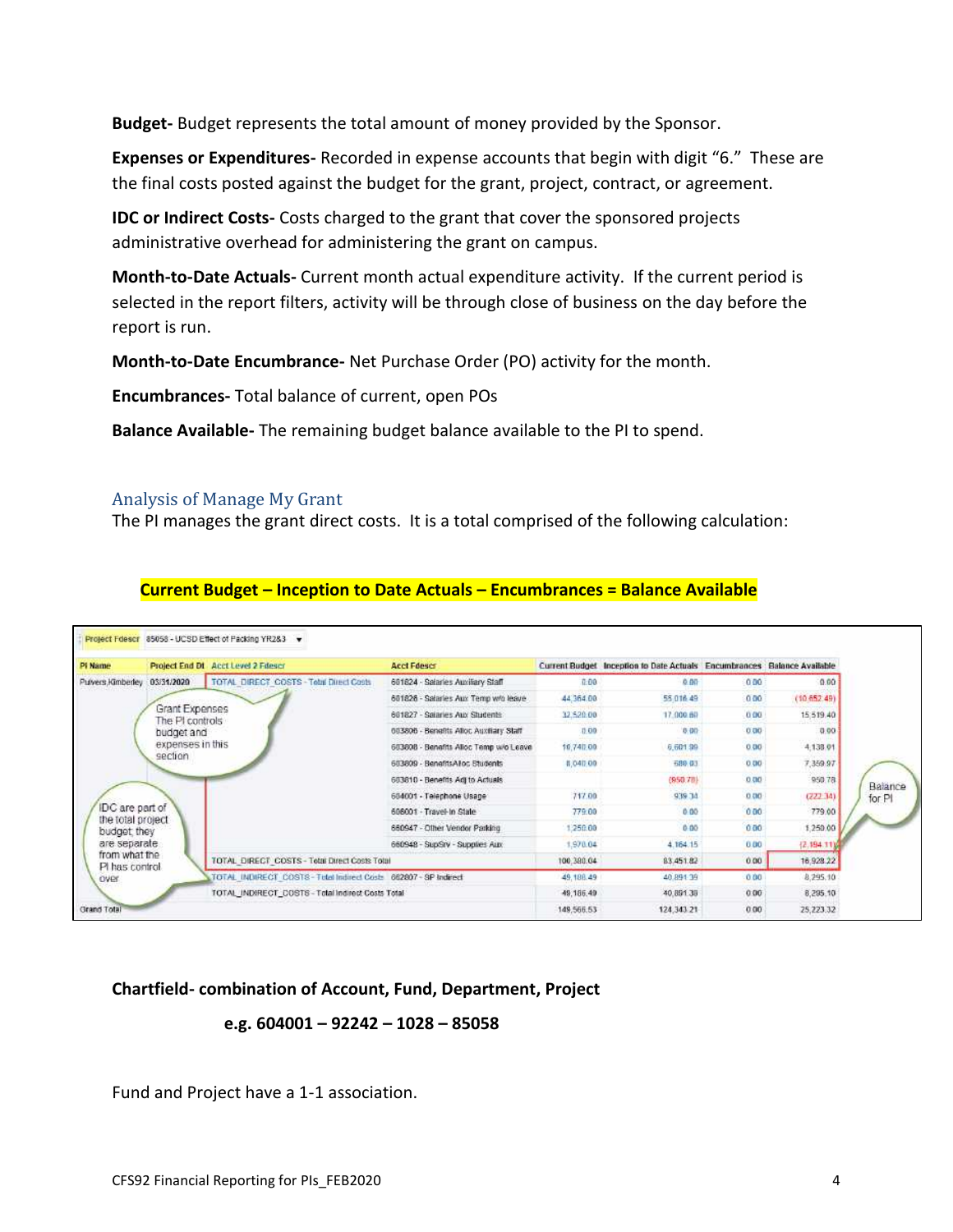| Chartfield--> | <b>ACCOUNT</b>           | <b>FUND</b>       | <b>DEPTID</b>            | <b>PROGRAM</b> | <b>CLASS</b>   | <b>PROJECT</b>           |
|---------------|--------------------------|-------------------|--------------------------|----------------|----------------|--------------------------|
| Example-->    | 604001                   | 92242             | 1028                     |                |                | 85058                    |
| Length-->     | 6 char<br><b>Numeric</b> | 5-char<br>Numeric | 4-char<br><b>Numeric</b> | Rarely used    | Rarely<br>used | 5-char<br><b>Numeric</b> |

## <span id="page-4-0"></span>Login to Finance Data Warehouse / Manage My Grant

If you do NOT have access yet, ask a Sponsored Projects Analyst (SPA) for assistance. If one browser does not work, try another. Often clearing cache and cookies will fix issues with FDW.

#### Go to **csusm.edu.**

Click on **CAMPUS APPS** box in the upper right-hand corner.

Select the **myCSUSM** icon.

Click on **CSYOU & CSU CFS Login** blue box on the right.

| <b>CSUSM</b><br><b>MYCSUSM</b>                              |                                       |                                                                                     |
|-------------------------------------------------------------|---------------------------------------|-------------------------------------------------------------------------------------|
| Sign in to MYCSUSM                                          | Maintenance Schedule                  | Employee CSYou & CFS                                                                |
| <b>Username</b><br><b>SOLVANNIE</b>                         | <b>O</b> MYCSUSM will be unavailable: | Access CSYou Portal and the CSU Common Financial<br>System (CFS) System.            |
| Usertarre                                                   | Tuesday, November 12, 10PM - Midnight | CSYOL & CSU CFS Login                                                               |
| Password                                                    | Sunday, November 17, Midnight - 6AM   |                                                                                     |
| Patternil                                                   |                                       | CFS DUO Pilot                                                                       |
| Trouble Logging In?<br>Sign in<br>Clinar cache and cookers. |                                       | Access to CFS system using DUO Multi-Factor<br>Authentication, CFS Login using DUCT |

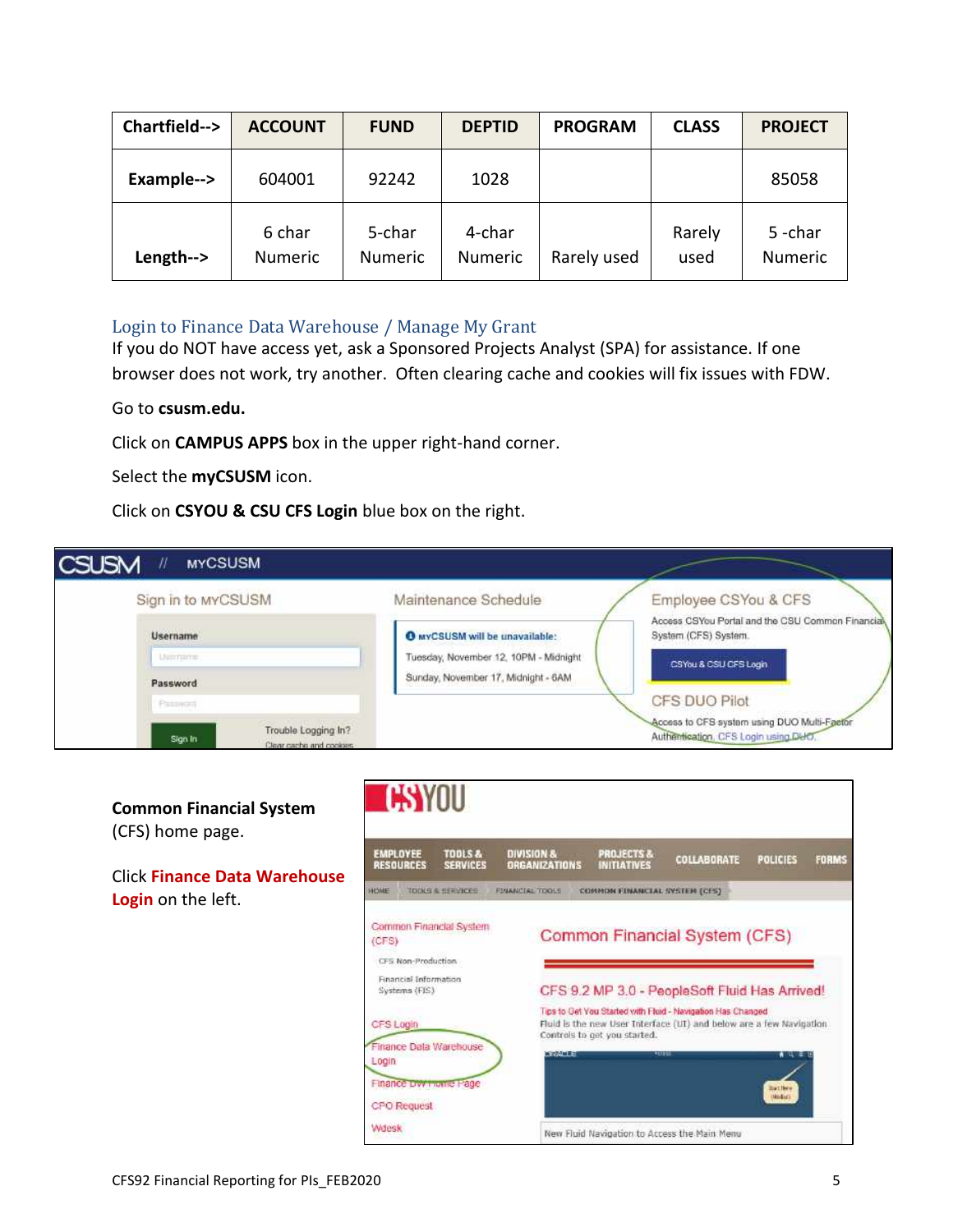| Cougar Single Sign-On |                                                     |
|-----------------------|-----------------------------------------------------|
|                       | Login to CSU SharePoint                             |
|                       | Campus Username<br>ier: strude-001                  |
|                       | Password                                            |
|                       | Login                                               |
|                       | [Forgot Your Password?]<br>Need help? Contact IITS] |

Enter your **Campus Username and Password** and click the **Login** box.

## <span id="page-5-0"></span>Data Warehouse Home Page and basic navigation

You cannot break anything nor alter the financials when running reports in the data warehouse; it is strictly for reporting.

On the left side of the home page, you will find the most current refresh date and time, today at 2:00 AM. Data is current as of the previous day.

Return to the home page anytime from anywhere by clicking on the *Home* link found in the upper right corner.

Use the *Sign Out* link when finished with the data warehouse reports.

## Click on **Sponsored Programs**.

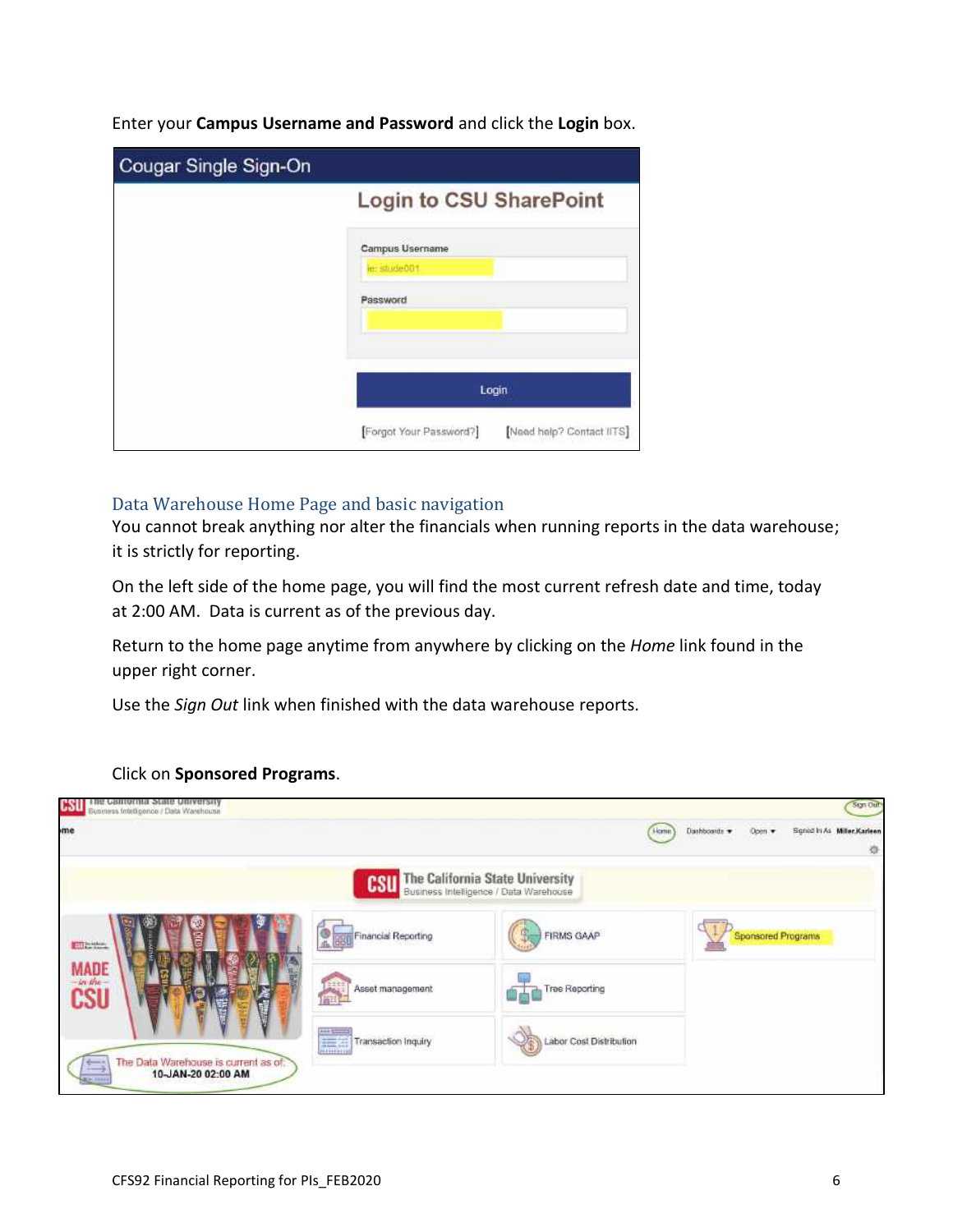# <span id="page-6-0"></span>Manage My Grant Report Set up

Click on the **Manage My Grant tab** and set the following filters:

- Business Unit **SMURS**
- Fiscal Year **2019** (July 1, 2019—June 30, 2020)
- Period **5** (July = Period 1, August = Period 2 …June = Period 12
- Account Type **60 – Expenditures**
- Budget Ledger **Standard Budget**
- Fund remove the **"X"**
- PI Name **Pulvers, Kimberley**

Open **Advanced Filters** by clicking the triangle; set the following:

Advanced Filters

- Account Tree **SM\_SP\_PROJ\_ACCT**
- Click **Apply Filters**

| Remove the "X"  |                     | <b>Business Unit</b>         | <b>Fascal Year</b>              | Period (as of)          |                       | Account Type                                    |                               |      | Account Category         | <b>Budget Ladger</b>                   |
|-----------------|---------------------|------------------------------|---------------------------------|-------------------------|-----------------------|-------------------------------------------------|-------------------------------|------|--------------------------|----------------------------------------|
| from fund field |                     | SMURS - CSUL -               | 2019                            | 5<br>۰                  | ٠                     | 51-Expenditures<br>$\Box$ 10 - Assets           |                               |      | -Select Value-           | Standard Budg .                        |
|                 |                     | Forld                        | <b>Dept</b>                     | Account                 |                       | 20 - Liablities                                 |                               | ×    | Class                    | Fund CF Status                         |
|                 |                     | -Select Value v              | -Select Viilue-                 |                         | -Select Value-        |                                                 | 30 - Fund Equity and Reserves |      | -Select Value-           | Α<br>▼                                 |
|                 |                     | <b>Pi Name</b>               | Post Awd Admin                  |                         | Project CF Start Date | 40 - Budgelary                                  |                               | atus | Award Type Descr         | Agreement Type                         |
|                 |                     | Puivers, Kimber              | -Select Value-                  |                         | -Select Value-        | 50 - Revenues                                   |                               | ⊢▼   | -Select Value -          | -Select Value-                         |
|                 |                     | Sponsor Id<br>-Select Value- | Sponsor Name<br>-- Beled Value- | <b>Award Start Date</b> | -Select Value-        | V 60 - Expenditures<br>Search.<br>-SUNCEVERNI V | -DIRIUL VARIB-                |      | CFOA #<br>-Select Value- | <b>SEFA Category</b><br>-Select Value- |
| dvanced Filters |                     |                              |                                 |                         |                       |                                                 |                               |      |                          |                                        |
|                 | Dept Tree           | Dept Level 1                 | Dept Level 2                    | Dept Level 3            | Dept Level 4          |                                                 | Dept Level 5                  |      |                          |                                        |
|                 | -Select Value - v   | -Seiect Value-               | -Saled Value-                   | -Salect Value -         |                       | -Seigct Value-                                  | -Select Value - v             |      |                          |                                        |
|                 | Fund Tree           | Fand Level 1                 | Fund Level 2                    | Fund Level 3            |                       | Fund Level 4                                    | Fund Level 5                  |      |                          |                                        |
|                 | -Select Value-      | Solon Value                  | -Saled Value -                  | -Salact Value -         |                       | -Soloct Valluo -                                | -Soloct Vakin-                |      |                          |                                        |
|                 | <b>Account Tree</b> | Acct Level 1                 | Acct Level 2                    | Acct Level 3            | Acct Level 4          |                                                 | Acct Level 5                  |      |                          |                                        |
|                 | <b>SM SP PROJ</b>   | -Select Value-               | -Select Value-                  | -Select Value --        |                       | -Select Value-                                  | -Select Value-                |      |                          |                                        |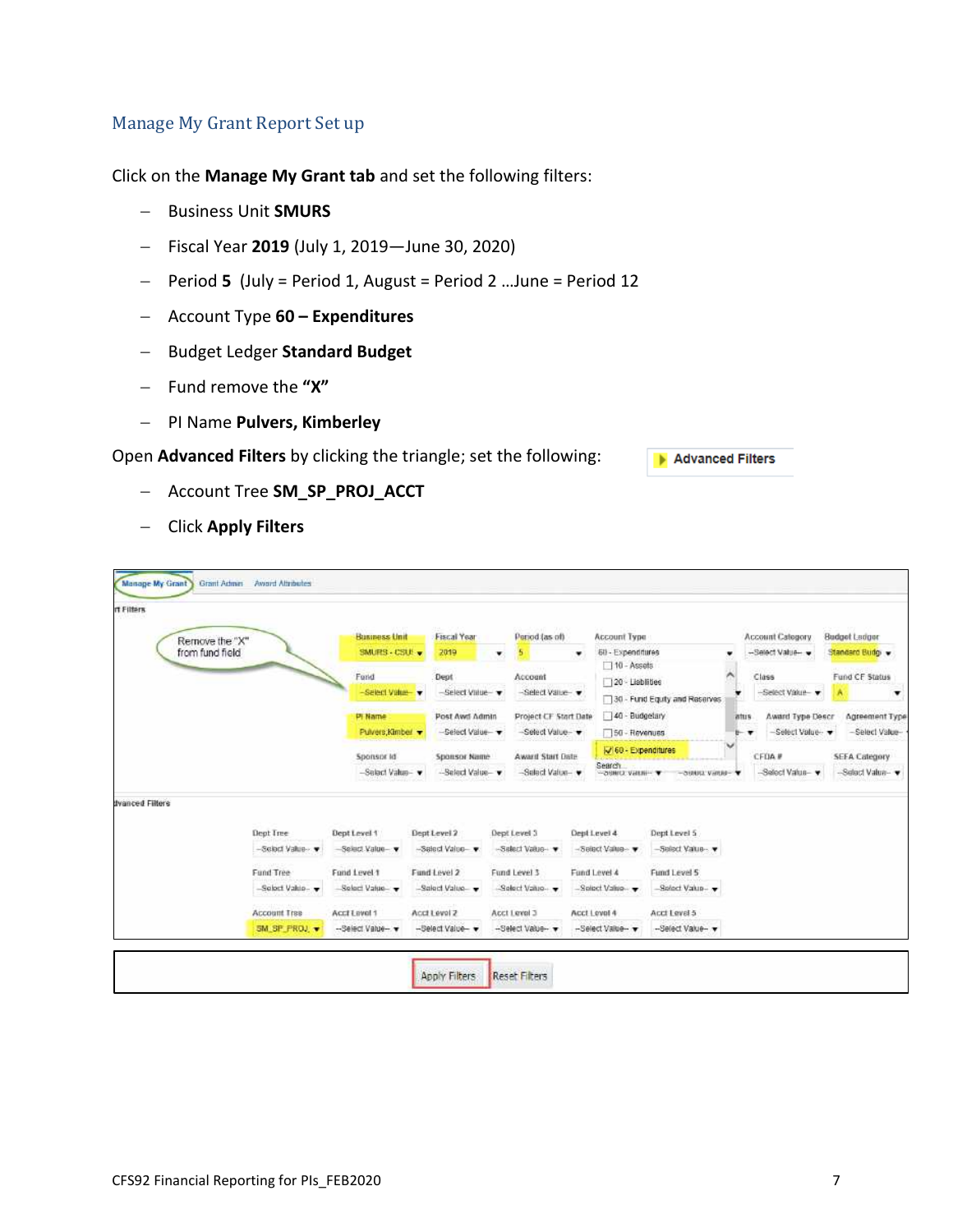#### <span id="page-7-0"></span>Report Filters

In the bottom-left corner of the data warehouse filters used to generate the report.

Acct Tree Name is equal to SM\_SP\_PROJ\_ACCT and Acct Type Fdescr is equal to 60 - Expenditures and Eff Stat is equal to A and Bus Unit Fdescr is equal to SMURS - CSUSM Corporation and Fiscal Year is equal to 2019 and PI Name is equal to Pulvers, Kimberley

# <span id="page-7-1"></span>Format the Report

Select the order of the column headers as follows and click **OK**. Select Report View **Standard.**

|                 |                                                    | PI Name   Project Fdescr   Project End Dt                                 |                    | Acct Level 2 Fdescr   Acct Fdescr | click <b>OK</b> |  |
|-----------------|----------------------------------------------------|---------------------------------------------------------------------------|--------------------|-----------------------------------|-----------------|--|
|                 |                                                    |                                                                           | Select Report View | <b>Standard</b>                   |                 |  |
| Manage My Grant | Budget to Actual<br>Time run: 12/8/2019 3:25:00 PM | Business Unit - SMURS - CSUSM Corporation, Fiscal Year - 2019, Period - 5 |                    |                                   |                 |  |

| Column 2: Project Fdescr | Column 3: Project End Dt | Column 4: And Level 2 Fdascr | Column 5: Acct Foeso         | Column 6: Hide | 061 |
|--------------------------|--------------------------|------------------------------|------------------------------|----------------|-----|
|                          |                          |                              |                              |                |     |
|                          |                          |                              | Select Report View: Standard |                |     |

| Pi Name            | <b>Project Edesch</b>                                        | <b>Project End</b><br>ria: | And Level 2 Foreman **                        | <b>Acct Filescr</b>                             | <b>Month to Data</b><br><b>Actuals</b> | Month to Date<br>Encumbrance | Current<br><b>Ruspot</b> | <b>Prior Yearist</b><br><b>Actuals</b> | Year to Date<br><b>Actuals</b> | Inception to Date<br><b>Achials</b> | Encumbrances      | Balance<br>Available           |
|--------------------|--------------------------------------------------------------|----------------------------|-----------------------------------------------|-------------------------------------------------|----------------------------------------|------------------------------|--------------------------|----------------------------------------|--------------------------------|-------------------------------------|-------------------|--------------------------------|
| Pulvers Kingberley | 85028 - UCBD The Effect of<br>Packaging                      | 83/31/2017                 | TOTAL DIRECT: COSTS - Total Drect<br>Com      | 601826 - Salaries Aux Terra wip<br><b>Janus</b> |                                        |                              | 24 128.00                | 20.113.82                              |                                | 20.112.82<br>world chief politi     | 0.01<br>$11 - 11$ | (4/184 82)<br><b>CONTINUES</b> |
|                    |                                                              |                            |                                               | BO3808 - Basetts Allac Tama w/a<br>Loave .      |                                        |                              | 7,719.00                 | 1,403.54                               |                                | 140354                              | 0.01              | 4,225.46                       |
|                    |                                                              |                            |                                               | B04001 - Telephone Usage                        |                                        |                              | 149.90                   | 09.79                                  |                                | 98.79                               | 6.93              | 42.21                          |
|                    |                                                              |                            |                                               | 809001 - Travel-in State                        |                                        |                              | 12555                    | 28.31                                  |                                | 28.35                               | 0.08              | (20.95)                        |
|                    |                                                              |                            | 606803 - Travel-in State Student              |                                                 |                                        | 227.00                       | 0.08                     |                                        | E 00                           | 4.93                                | 227.00            |                                |
|                    |                                                              |                            |                                               | 660002 - Phtvbng                                |                                        |                              |                          | 19.91                                  |                                | <b>IESS</b>                         | 0.03              | (99.98)                        |
|                    |                                                              |                            |                                               | 660090 - Other Expense                          |                                        |                              |                          | 0.06                                   |                                | 8.00                                | 0.04              | 1.02                           |
|                    |                                                              |                            |                                               | 660948 - SupSny - Supplies Aux                  |                                        |                              | T70.00                   | 142.48                                 |                                | 142.48                              | 0.03              | 227.67                         |
|                    |                                                              |                            |                                               | 660954 - Budget Carrytorward-Ass.               |                                        |                              | 1417.06                  | 0.06                                   |                                | 1.00                                | 0.08              | (807.94)                       |
|                    | and a formation of the first constitution of the behavior of |                            | TOTAL_INDIRECT_DOSTS - Total listing<br>Costs | 062807 - SP indirect                            |                                        |                              | <b>10.119.01</b>         | 10,116.51                              |                                | 05/110.01<br>ADSAMI                 | 0.09              | 1.00                           |
|                    | 85028 - UCSO The Effect of Packaging Total                   |                            |                                               |                                                 |                                        |                              | 49,016.47                | 49,016.47                              |                                | 49.016.47                           | 0.08              | 8.00                           |

## <span id="page-7-2"></span>Exclude Columns

| Menth-te Bate Encumbrence<br><b>Manufacture Cost August</b> |      |                                  |                |             | Current Budget Prior Vessish Asiasia Nearte Bate Autusis: Inception to Date Actuals Encumbrances Balance Available |                  |               |
|-------------------------------------------------------------|------|----------------------------------|----------------|-------------|--------------------------------------------------------------------------------------------------------------------|------------------|---------------|
| $(7.022 - 1)$                                               |      | Right click on the column header | 406, 821, (95) | (20.614.09) | (117, 435, 14)                                                                                                     | 0.00             | (32, 131, 39) |
| Sort                                                        |      | and select Exclude column.       |                | (20.614.09) | (117, 435, 14)                                                                                                     | 0.00             | (32, 131, 39) |
| Show Row level Grand Total                                  |      | <b><i>SHERING</i></b>            | 0.00           |             | 0.00                                                                                                               | 0.00             | 0.00          |
| Show Column level Grand Total >                             | 0.80 | 44,364.00                        | 45.291.72      | 9.724.77    | 55,016.49                                                                                                          | 0.00.            | (10.652.49)   |
|                                                             | n da | 32,520.00                        | 11,870.60      | 5.130.00    | 17,000.60                                                                                                          | 0.00             | 15.519 40     |
| Exclude column                                              |      | 0.00                             | 0.00           |             | 0.00                                                                                                               | 0.00             | 0.00          |
| Include column                                              | non  | 40.7 AB 00                       | 51.35.01       | $+ 458.00$  | $E$ $E$ 04 $R$ 0                                                                                                   | n no<br>US 1989- | 4.570.01      |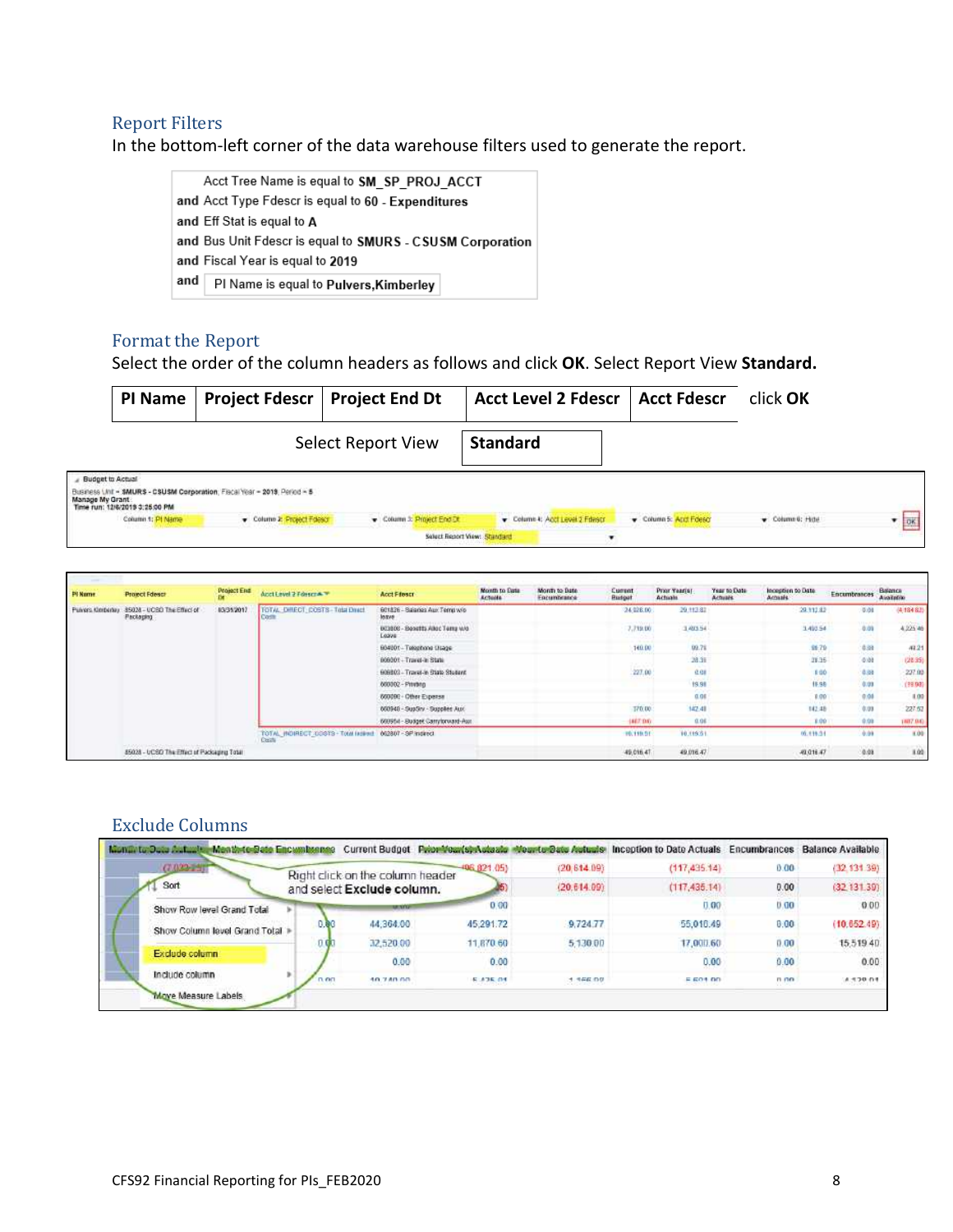# <span id="page-8-0"></span>Add or Remove Subtotals

- Place the cursor in the yellow Acct Level 2 column header, right mouse click on the column header and select Show Subtotal > None.
- Place the cursor in the yellow Acct Level 2 column header, right mouse click and in the dropdown menu select Show Subtotal > After Values .
- Notice the Direct Costs and Indirect Costs.

| <b>PI Name</b>          | <b>Project Friesch</b>                         | <b>Project End</b><br>Ot: | Accidented 2 Fifescr # W                                             | Acct Fdescr                                     | <b>Month to Date</b><br><b>Actuals</b> | <b>Month to Date</b><br>Encumbrance | Current<br>Budget              | <b>Prior Yeards</b><br><b>Actuals</b> | Year to Date<br>Actuals | Inception to Date<br>Actuals:     | Encumbrances | Balance<br>Available    |
|-------------------------|------------------------------------------------|---------------------------|----------------------------------------------------------------------|-------------------------------------------------|----------------------------------------|-------------------------------------|--------------------------------|---------------------------------------|-------------------------|-----------------------------------|--------------|-------------------------|
| <b>Pulvers Xinderis</b> | 85028 - UCSD The Effect of<br><b>Packaging</b> | 03/31/2017                | TOTAL DRECT COSTS - Tatal Deed<br>Gorth                              | 501125 - Salaries Aux Temp wis-<br><b>SERVE</b> |                                        |                                     | 24,528.00<br><b>CONTRACTOR</b> | 29,112.82                             |                         | 29,142.82                         | $-0.00$      | (4, 104.82)             |
|                         | -------                                        |                           |                                                                      | 603888 - Benette Alico Temp w/o<br>Lozen        |                                        |                                     | 7.719.00                       | 3,493.54                              |                         | 3,499.54                          | 0.00         | 4,225.05                |
|                         |                                                |                           |                                                                      | 604501 - Takeshone USApp                        |                                        |                                     | 140.00                         | 灿 75                                  |                         | 4920                              | 0.183        | 40.21<br><b>Service</b> |
|                         |                                                |                           |                                                                      | 606001 - Travel-in State                        |                                        |                                     |                                | 28 35                                 |                         | 2636                              | 0.00         | 129 万                   |
|                         |                                                |                           | 600803 - Travel-In-State Student                                     |                                                 |                                        | 227.09                              | 0.00                           |                                       | 0.00                    | 0.00                              | 227.09       |                         |
|                         |                                                |                           |                                                                      | 660902 - Pretting                               |                                        |                                     |                                | 19.98                                 |                         | 19.98                             | 0.00         | H9.98)                  |
|                         |                                                |                           |                                                                      | 660890 - Other Expense                          |                                        |                                     |                                | 0.03                                  |                         | 9.80                              | 0.00         | 0.05                    |
|                         |                                                |                           |                                                                      | 560948 - SupSrv - Supples Aux                   |                                        |                                     | 370.00                         | 142.45                                |                         | 142.45                            | 0.00         | 227.52                  |
|                         |                                                |                           |                                                                      | 669954 - Budget Camyforword-Aux                 |                                        |                                     | (457.04)                       | 0.00                                  |                         | 0.00                              | 0.00         | (407.04)                |
|                         |                                                |                           | TOTAL_DIRECT_COSTS - Total Deact Costs Total                         |                                                 |                                        |                                     | 32,896.96                      | 12,896.96                             |                         | 52.898.96                         | 0.00         | 0.00                    |
|                         |                                                |                           | TOTAL_NDIRECT_COSTS - Total Indirect   662107 - BP Indirect<br>Costs |                                                 |                                        |                                     | 16,119.51                      | 10,119.51                             |                         | 16,119.51<br><b>START COMPANY</b> | 0.00         | 0.00                    |
|                         |                                                |                           | TOTAL INDIRECT COSTS - Total indusci Costs Total                     |                                                 |                                        |                                     | 16,119.51                      | 10,119.51                             |                         | 16,119.51                         | 0.00         | 0.00                    |
|                         | 85028 - UCSD The Effect of Packaging Total     | <b>2000 m</b>             |                                                                      |                                                 |                                        |                                     | 49.016.47                      | 49.016.47                             |                         | 49.016.47                         | 0.00         | 0.00                    |

## <span id="page-8-1"></span>Create a Dropdown Prompt

- Click on the section above the Project Fdesc column header, hold and drag the cursor upward and towards the screen center until you see a faint outline that says Pivot Table Prompts and release the cursor.



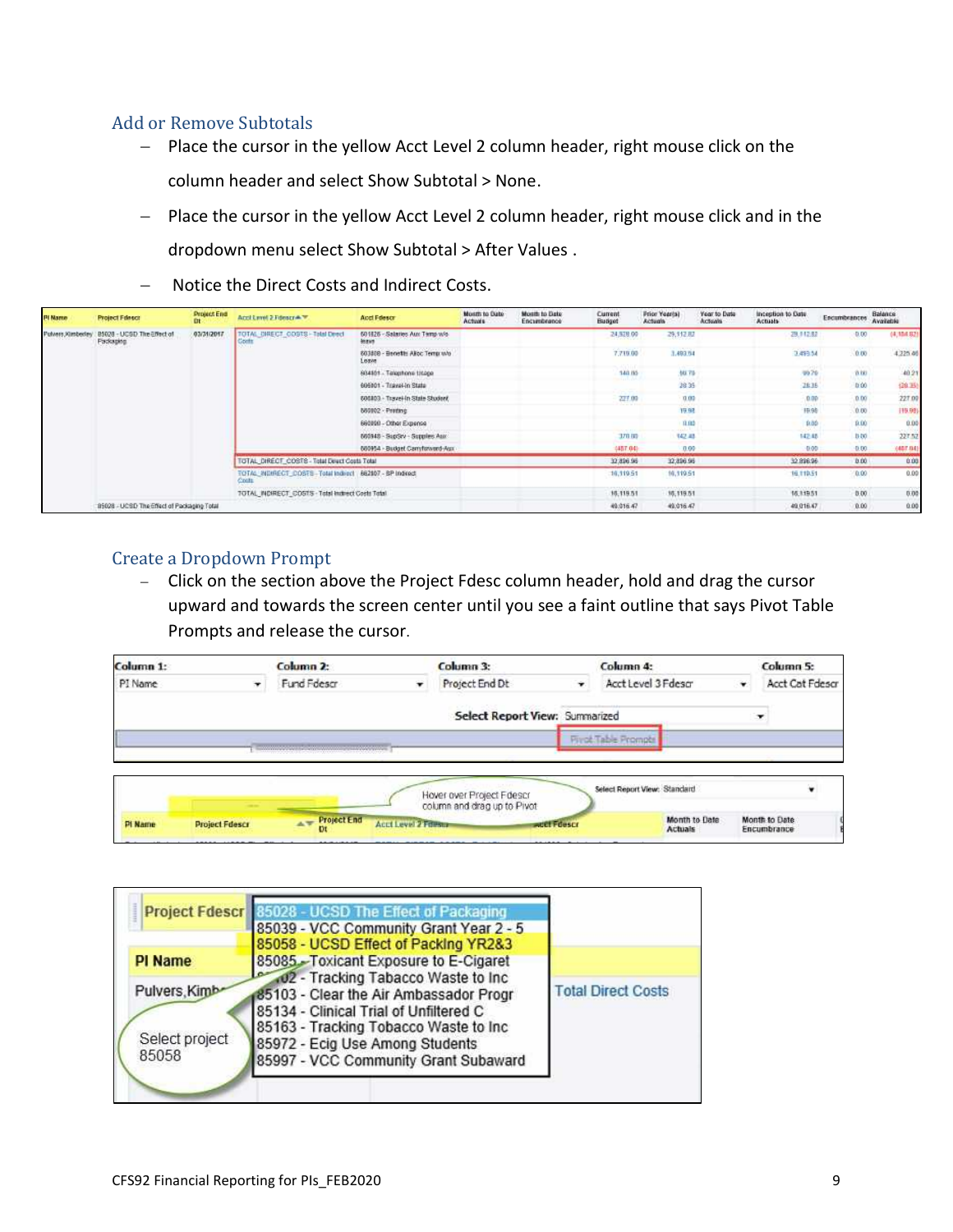## <span id="page-9-0"></span>Save Current Customization

Save **Current Customization + Name It**



## <span id="page-9-1"></span>Apply Saved Customization

When using a saved customization *the year and period need to be updated*.

- Select Page Options icon in the upper right corner.
- Move the cursor over **Apply Saved Customization** and select the report name; the report will run for the fiscal year and period you originally selected.
- Change to desired *fiscal year* and *period*, and click **Apply Filters**.

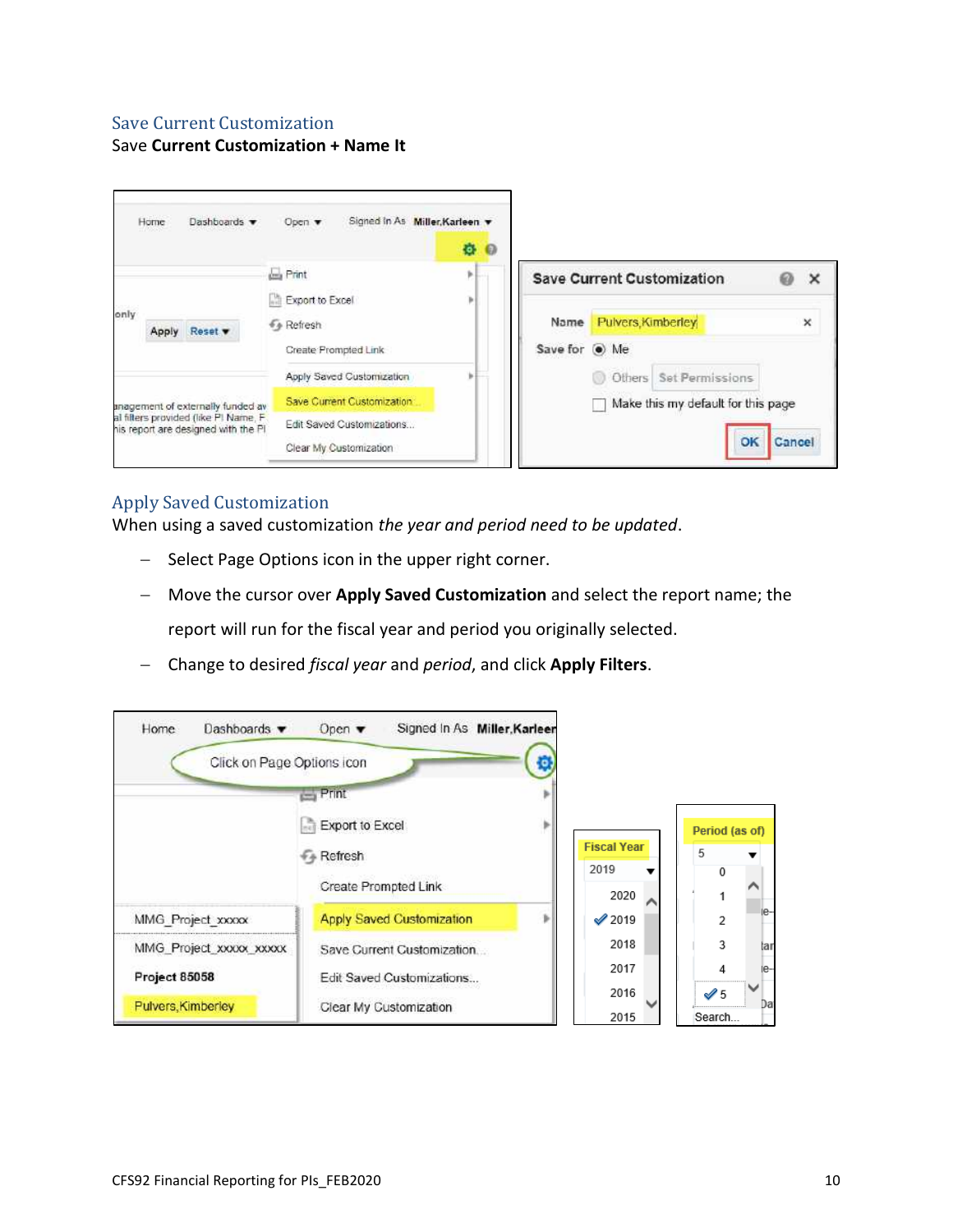# <span id="page-10-0"></span>Export Report to Excel

If the report is lengthy, click the dual arrows.



Click on the **Export** link and select **Excel 2007+** from the dropdown menu; this version will format with merged and wrapped fields. If you rather a basic format you can export to a .csv data file; see the image below.



Example of excel export from data warehouse report, Manage My Grant.

| Al                             | .tx                                                                       | Business Unit = 5MURS - CSUSM Corporation, Fiscal Year = 2019, Period = 5 |                                                    |                             |              |                      |             |
|--------------------------------|---------------------------------------------------------------------------|---------------------------------------------------------------------------|----------------------------------------------------|-----------------------------|--------------|----------------------|-------------|
|                                |                                                                           | C                                                                         | Ð                                                  | Ë                           |              | G.                   | ₩           |
|                                | Business Unit = SMURS - CSUSM Corporation, Fiscal Year = 2019, Period = 5 |                                                                           |                                                    |                             |              |                      |             |
| Manage My Grant                |                                                                           |                                                                           |                                                    |                             |              |                      |             |
| Time run: 1/22/2020 3:53:45 PM |                                                                           |                                                                           |                                                    |                             |              | Click Enable Editing |             |
|                                |                                                                           |                                                                           |                                                    |                             |              |                      |             |
|                                |                                                                           |                                                                           |                                                    |                             |              |                      |             |
|                                |                                                                           |                                                                           |                                                    |                             |              |                      |             |
|                                | Project Fdescr 8505B - UCSD Effect of Packing YR2&3                       |                                                                           |                                                    |                             |              |                      |             |
| Pl Name                        | <b>Project End DE</b>                                                     | <b>Acct Level 2 Fdescr</b>                                                | <b>Acct Edescr</b>                                 | Current Sudget Inception to |              | Encumbrances         | Balance     |
|                                |                                                                           |                                                                           |                                                    |                             | Date Actuals |                      | Junitable   |
| Pulvers.Kimberley              | 03/31/2020                                                                | TOTAL DIRECT_COSTS - Total Direct<br>Costs                                | 601824<br>Salaries <sup>®</sup><br>Auxiliary Staff | 0.00                        | 0.00         | 0.00                 | 0.00        |
|                                |                                                                           |                                                                           | 001826-                                            | 44,364.00                   | 33,016.49    | 0.00                 | (10.652.49) |
|                                |                                                                           |                                                                           | Salariet Aux                                       |                             |              |                      |             |
|                                |                                                                           |                                                                           | Temp w/o.                                          |                             |              |                      |             |
|                                |                                                                           |                                                                           | leave<br>001827-                                   | 32,520.00                   | 17,000.00    | 0.00                 | 15,519.40   |
|                                |                                                                           |                                                                           | Salaries Aux                                       |                             |              |                      |             |
|                                |                                                                           |                                                                           |                                                    |                             |              |                      |             |
|                                |                                                                           |                                                                           | Students                                           |                             |              |                      |             |
|                                |                                                                           |                                                                           | 603806-                                            | 0.00                        | 0.00         | 6.00                 | 0.00        |
|                                |                                                                           |                                                                           | Benefits Alloc<br>Auxiliary Staff                  |                             |              |                      |             |

# <span id="page-10-1"></span>Export Report to .CSV

The .csv format is the standard layout and allows you to easily sort or filter.

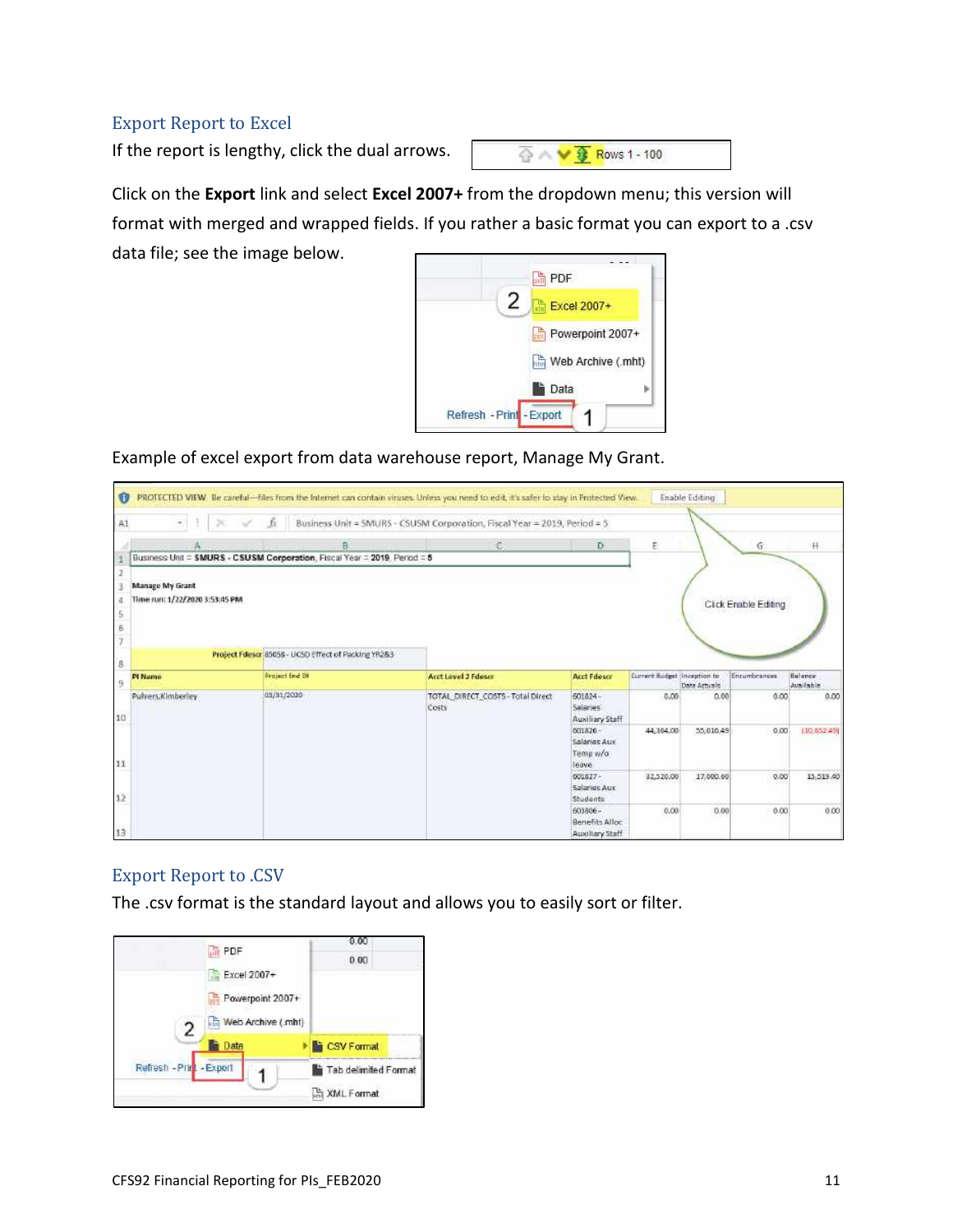#### Example of .csv export from data warehouse report, Manage My Grant.

| Fiscal Year PI Name Project Foescr Project End Dt Acct Level 2 Fdescr                    | Acct Fdescr                            | Acct Type Month to I Month to I Original Bi Current Bu Encumbral Total Pre-I Year to Da Prior Yearl Inception |       |  |  |                  |      |  |
|------------------------------------------------------------------------------------------|----------------------------------------|---------------------------------------------------------------------------------------------------------------|-------|--|--|------------------|------|--|
| 2019 Pulvers, Kin 85028 - UCSD   3/31/2017 0:00 TOTAL_DIRECT_COSTS - Total Direct Costs  | 601826 - Salaries Aux Temp w/o leave   | 60 - Expenditures                                                                                             | 24928 |  |  | 29112.82 29112.8 |      |  |
| 2019 Pulvers, Kin 85028 - UCSD 3/31/2017 0:00 TOTAL_DIRECT_COSTS - Total Direct Costs    | 603808 - Benefits Alloc Temp w/o Leave | 60 - Expenditures                                                                                             | 7719  |  |  | 3493.54 3493.5   |      |  |
| 2019 Pulvers, Kin 85028 - UCSD   3/31/2017 0:00 TOTAL DIRECT COSTS - Total Direct Costs  | 604001 - Telephone Usage               | 60 - Expenditures                                                                                             | 140   |  |  | 99.79            | 99.7 |  |
| 2019 Pulvers, Kin 85028 - UCSD 3/31/2017 0:00 TOTAL DIRECT COSTS - Total Direct Costs    | 606001 - Travel-In State               | 60 - Expenditures                                                                                             |       |  |  |                  | 28.3 |  |
| 2019 Pulvers, Kin 85028 - LICSD   3/31/2017 0:00 TOTAL DIRECT COSTS - Total Direct Costs | 606803 - Travel-In State Student       | 60 - Expenditures                                                                                             | 227   |  |  |                  |      |  |

## <span id="page-11-0"></span>Drill Down to Transaction Detail

#### You can see the detail of any field that has a hyperlink. **e.g. Project 85058**

| Pi Name                          | Project End Dt | Acct Level 2 Fdescr                                              | <b>Acct Fdescr</b>                      |            | Current Budget Inception to Date Actuals Encumbrances Balance Available |             |            |
|----------------------------------|----------------|------------------------------------------------------------------|-----------------------------------------|------------|-------------------------------------------------------------------------|-------------|------------|
| Pulvers, Kimberley<br>03/31/2020 |                | TOTAL DIRECT COSTS - Total Direct Costs                          | 501824 - Salaries Auxiliary Staff       | 0.00       | 0.00                                                                    | 0.00        | 0.00       |
|                                  |                | 601826 - Salaries Aux Temp w/o leave                             | 44,364.00                               | 55016 49   | 0.00                                                                    | (10,652.49) |            |
|                                  |                | 601827 - Salaries Aux Students                                   | 32,520.00                               | 17,000.60  | 0.00                                                                    | 15.519.40   |            |
|                                  |                |                                                                  | 603806 - Benefits Alloc Auxiliary Staff | 0.00       | 0.00                                                                    | D.OC        | 0.00       |
|                                  |                |                                                                  | 603808 - Benefits Alloc Temp wro Leave  | 10,740.00  | 5,601.99                                                                | 0.00        | 4.138.01   |
|                                  |                |                                                                  |                                         | 8,040.00   | 680.03                                                                  | 0.00        | 7.359.97   |
|                                  |                | Fields with a hyperlink can be<br>driled down to see the detail. | 603810 - Benefits Adi to Actuals        |            | (950.78)                                                                | 0.00        | 950 78     |
|                                  |                |                                                                  | 604001 - Telephone Usage                | 717.00     | 939.34                                                                  | 0.00        | (222, 34)  |
|                                  |                |                                                                  | 606001 - Travel-In State                | 779.00     | 0.00                                                                    | 0.00        | 779.00     |
|                                  |                |                                                                  | 660947 - Other Vendor Parking           | 1250.00    | 0.00                                                                    | 0.00        | 1.250.00   |
|                                  |                |                                                                  | 560948 - SupSrv - Supplies Aux          | 1,970.04   | 4 164 15                                                                | D.OC        | (2.194.11) |
|                                  |                | TOTAL DIRECT COSTS - Total Direct Costs Total                    |                                         | 100.380.04 | 83.451.82                                                               | 0.00        | 16:928.22  |
|                                  |                | TOTAL INDIRECT COSTS - Total Indirect Costs 662807 - SP Indirect |                                         | 49,186.49  | 40.891.39                                                               | 0.00        | 8 295.10   |
|                                  |                | TOTAL INDIRECT COSTS - Total Indirect Costs Total                |                                         | 49 186 49  | 40.891.39                                                               | 0.00        | 8 2 9 5 10 |
| Pulvers, Kimberley, Total        |                |                                                                  | 149,556.53                              | 124.343.21 | 0.00                                                                    | 25 223 32   |            |
| Grand Total                      |                |                                                                  |                                         | 149,566.53 | 124, 343 21                                                             | 0.00        | 25:223:32  |

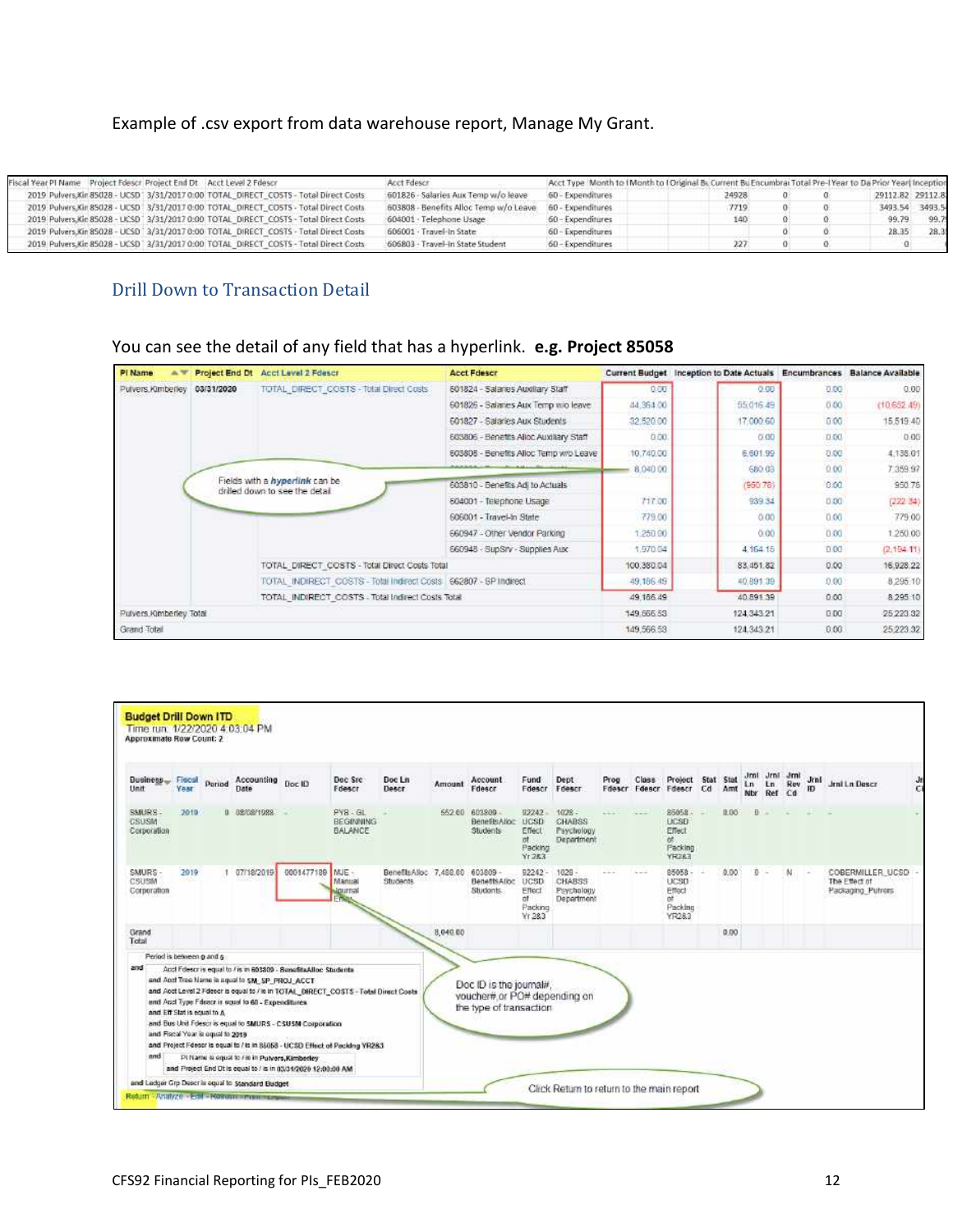To return to the main report after the drill down click the **Return** link.



# <span id="page-12-0"></span>Practice Exercises

| <b>Manage My Grant Exercise #1</b>                  | <b>Manage My Grant Exercise #2</b>               |
|-----------------------------------------------------|--------------------------------------------------|
| Set the following filters:                          | Set the following filters:                       |
| <b>Business Unit SMURS</b>                          | <b>Business Unit SMURS</b>                       |
| Fiscal Year 2017                                    | Fiscal Year 2018<br>$\overline{\phantom{0}}$     |
| $-$ Period 3                                        | $-$ Period 2                                     |
| - Account Type 60 - Expense                         | - Account Type 60 - Expense                      |
| - Fund remove the " $X''$                           | - Fund remove the " $X''$                        |
| - PI Name Siyahhan, Sinem                           | PI Name Pulvers, Kim<br>$\overline{\phantom{a}}$ |
| <b>Set Advanced Filter:</b>                         | <b>Set Advanced Filter:</b>                      |
| - Account Tree SM_SP_PROJ_ACCT                      | - Account Tree SM_SP_PROJ_ACCT                   |
| <b>Click Apply Filters</b>                          | <b>Click Apply Filters</b>                       |
| Select column headers:                              | Select column headers:                           |
| PI Name                                             | PI Name                                          |
| <b>Project Fdescr</b>                               | <b>Project Fdescr</b>                            |
| <b>Project End Dt</b>                               | <b>Project End Dt</b>                            |
| <b>Acct Level 2 Fdescr</b>                          | <b>Acct Level 2 Fdescr</b>                       |
| <b>Acct Fdescr</b>                                  | <b>Acct Fdescr</b>                               |
| Click OK                                            | Click OK                                         |
| Select Report View Standard                         | Select Report View Standard                      |
| Add Subtotal to Acct Level 2 column                 | Add Subtotal to Acct Level 2 column              |
| Create a dropdown for Project Fdescr                | Create a dropdown for Project Fdescr             |
| Exclude unnecessary columns                         | Exclude unnecessary columns                      |
|                                                     |                                                  |
| What is the Current Budget of Total Direct          | What is the Balance Available of Total Direct    |
| Costs for project 85038?                            | Costs for project 85102?                         |
| $=$ \$115,821.00                                    | $=$ \$323,600.83                                 |
|                                                     |                                                  |
| Export the report as an Excel 2007+ file<br>format. | Export the report as a .csv file format.         |